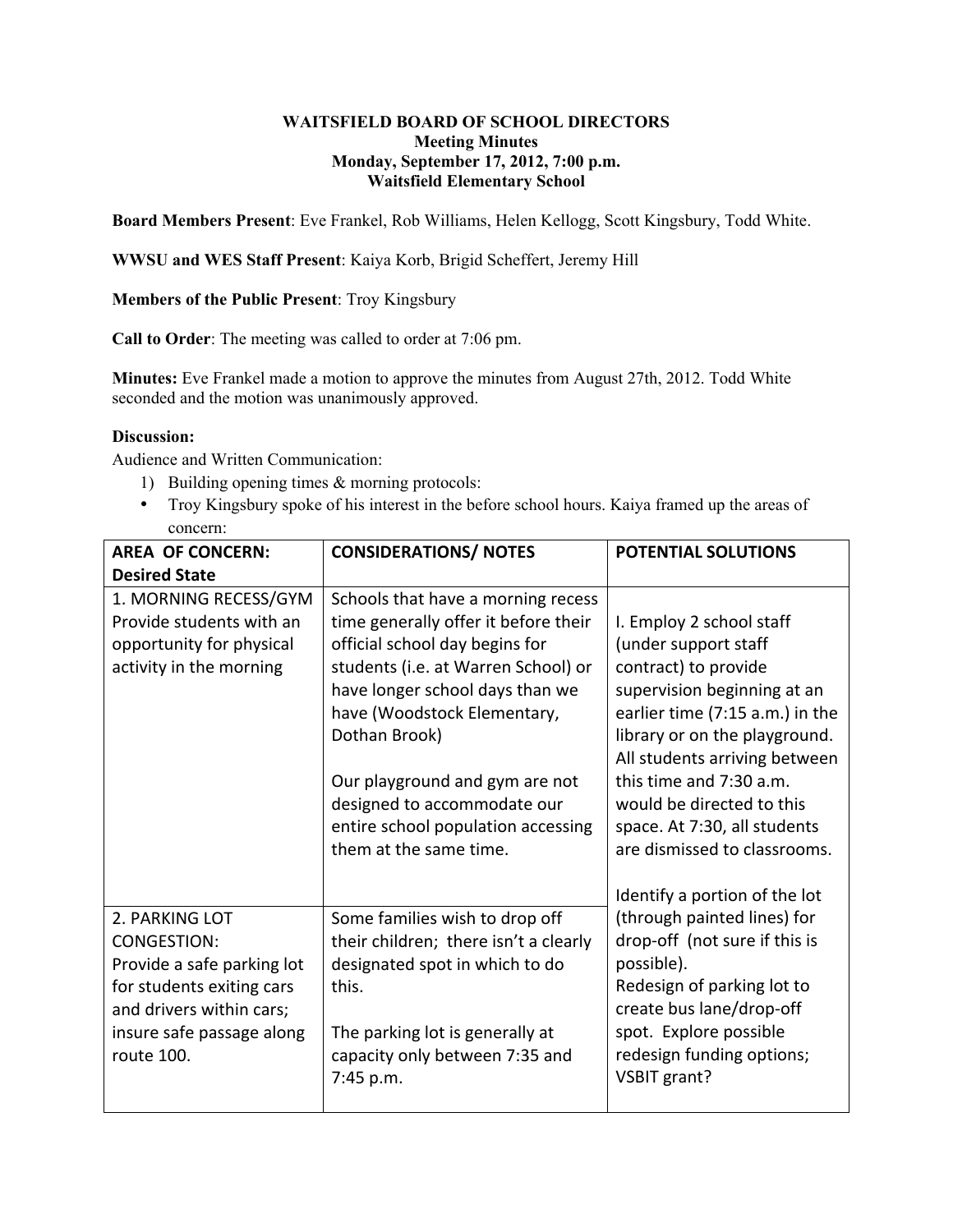| 3. MORNING                 | Staff working under the teacher's    | Place a sign regarding not     |
|----------------------------|--------------------------------------|--------------------------------|
| <b>SUPERVISION OF</b>      | contract have a work day that        | stopping/dropping students;    |
| STUDENTS: Insure that all  | begins no earlier than 7:30 a.m.     | Kaiya to remind families for a |
| students are appropriately |                                      | concentrated period of time.   |
| supervised.                | We want to create an environment     |                                |
| At what time does the      | that supports a successful           | Strongly encourage             |
| school assume              | transition into the school day.      | alternative routes to school   |
| responsibility for such    |                                      | through the SRTS initiative.   |
| supervision?               | There are limited spaces in our      |                                |
|                            | school that can accommodate          |                                |
|                            | more than 25 students safely.        |                                |
|                            |                                      |                                |
|                            | We do not have a lobby door that     |                                |
|                            | allows a section of our school to be |                                |
|                            | opened (such as is at Fayston        |                                |
|                            | School or Crossett Brook).           |                                |
|                            |                                      |                                |

- Additional Notes
	- o Morning Gym/Recess: notes and research Warren starts at 8 and has gym from 7:30- 8:00. School ends at 2:45.
	- o Parking lot congestion: parents rush in and others linger after drop off to talk. Harwood students are dropped off for the high school bus pick up. A drop off spot is not designated. The real crunch is at 7:37.
- Troy noted traffic concerns on Rt100 as well.
- Solutions:
	- o Employ 2 staff to a designated space starting at 7:15 am. This would be an unbudgeted cost.
	- $\circ$  Identify a portion of the lot for drop of  $f$  Troy suggested working with Joshua Schwartz on design help. VBST might be able to give us assistance/grant monies to do an exploratory on the lot. A cone in front of the door might help.
	- o Invest energy in encouraging alternative routes to school

**Action:** Helen Kellogg made a motion to authorize Kaiya to bring forth the most economical solution (not to exceed \$3000) to hire staff that allowed supervision starting at 7:15 am and to pre-approve Brigid to complete the hires. Scott Kingsbury seconded and the motion was unanimously approved.

2) Board letter to the community: Rob requested that the link to our website be embedded in the letter.

The board agreed that the letter be sent individually and electronically.

3) Local policy summary include: the animals in schools policy and pest management. Pest management was reviewed and amended last year. We will review the animal in schools policy this year and insure that local only policies are reviewed every 3 years.

## **Reports:**

• **Financial Report:** Kaiya does not yet have a fiscal report document for the FY budget, but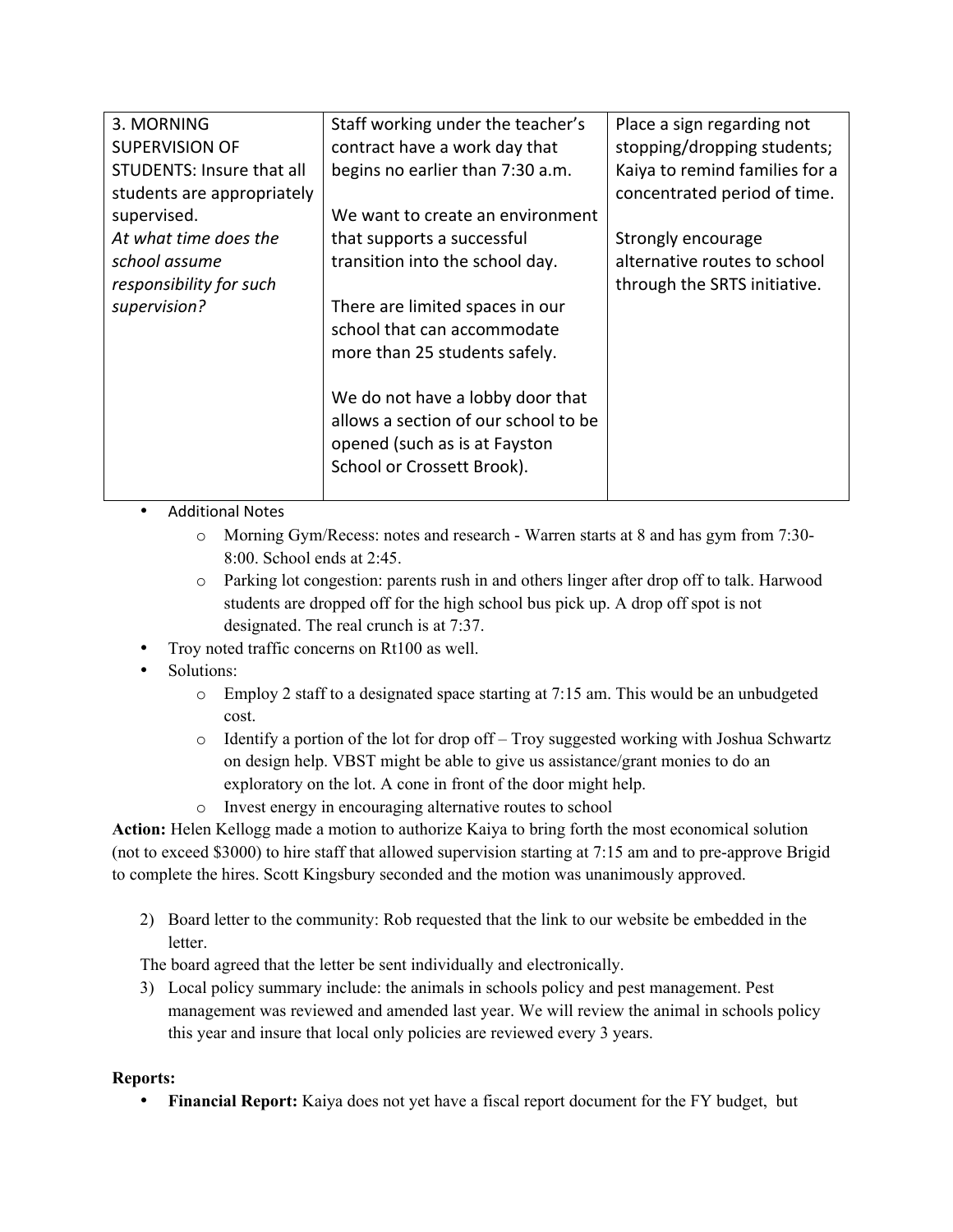spoke generally to significant unexpected special education needs. After \$50,000 pr child we can appeal to the state for reimbursement at \$.90 on the dollar. Kaiya will look into various solutions for meeting the needs and paying for them and get back to the board.

- **Principal's Report:** A written report will be forthcoming post meeting. The narrative report includes the strong start to the school year. Students with the greatest needs had services in place on the first day. The school is preparing for the NECAPs. In the interest of getting kids up and moving early, there will be 7:45-8:00 activities that include movement before the tests begin. The supervision and evaluation process includes six staff. Kaiya is meeting with all staff in the goal setting process, specifically on the tech goal to ensure the focus is on greater student learning. Kaiya will use the new mobile IPad lab to give the teachers a quiz with immediate results, which then facilitates further discussion and instruction. The afterschool program is doing well and at capacity two of the days.
- **Superintendent's Report:** Brigid completed policy packet 3, which will go out to all boards in September for a May  $1<sup>st</sup>$  reading and June adoption. This will complete the review of all policy for our district, to then be maintained at the central office. The Lake Morey conference is coming up for VSBA and all are encouraged to attend. Susie Daley from Fayston will attend and Brigid will present on governance on a district not moving toward consolidation. Brigid sits on the legislative committee and serves to vet bills in an advisory capacity. The committee also tracks all bills with educational relevance. The Ed Quality Initiative is a two-year process where superintendents and other educators are working at the front of the new education quality standards. Support staff negotiations are gearing up (not for Waitsfield) and will use the same community negotiation model. Finally, she is supporting the three new principals in the district.

## **Action Items:**

Scott Kingsbury made a motion to approve the policies listed below. Eve Frankel seconded and the motion was unanimously approved.

- C1 Board Meeting Agenda Preparation and Distribution
- C2 Board Meetings
- C3 Public Participation at Board Meetings
- C4 School Visits by Board Members
- C5 Board Relations with School Personnel
- C6 Board Commitment to Non-Discrimination
- D1 Personnel Recruitment, Selection, Appointment, & Criminal Record Check
- D2-R Professional Development
- D3 Staffing and Job Descriptions
- D4 Educator Supervision and Evaluation
- D5 Personnel Files
- D8-R Alcohol & Drug-Free Workplace
- D10 Public Complaints about Personnel
- D11-R Drug & Alcohol Testing of Transportation Employees
- D12-R Harassment of Employees
- D13-R Health Insurance Portability & Accountability Act Compliance
- E12 Electronic Communication Use and Retention
- F17 Head Lice
- F26 Use of Restraint and Seclusion
- F31-R Extended School Year Services